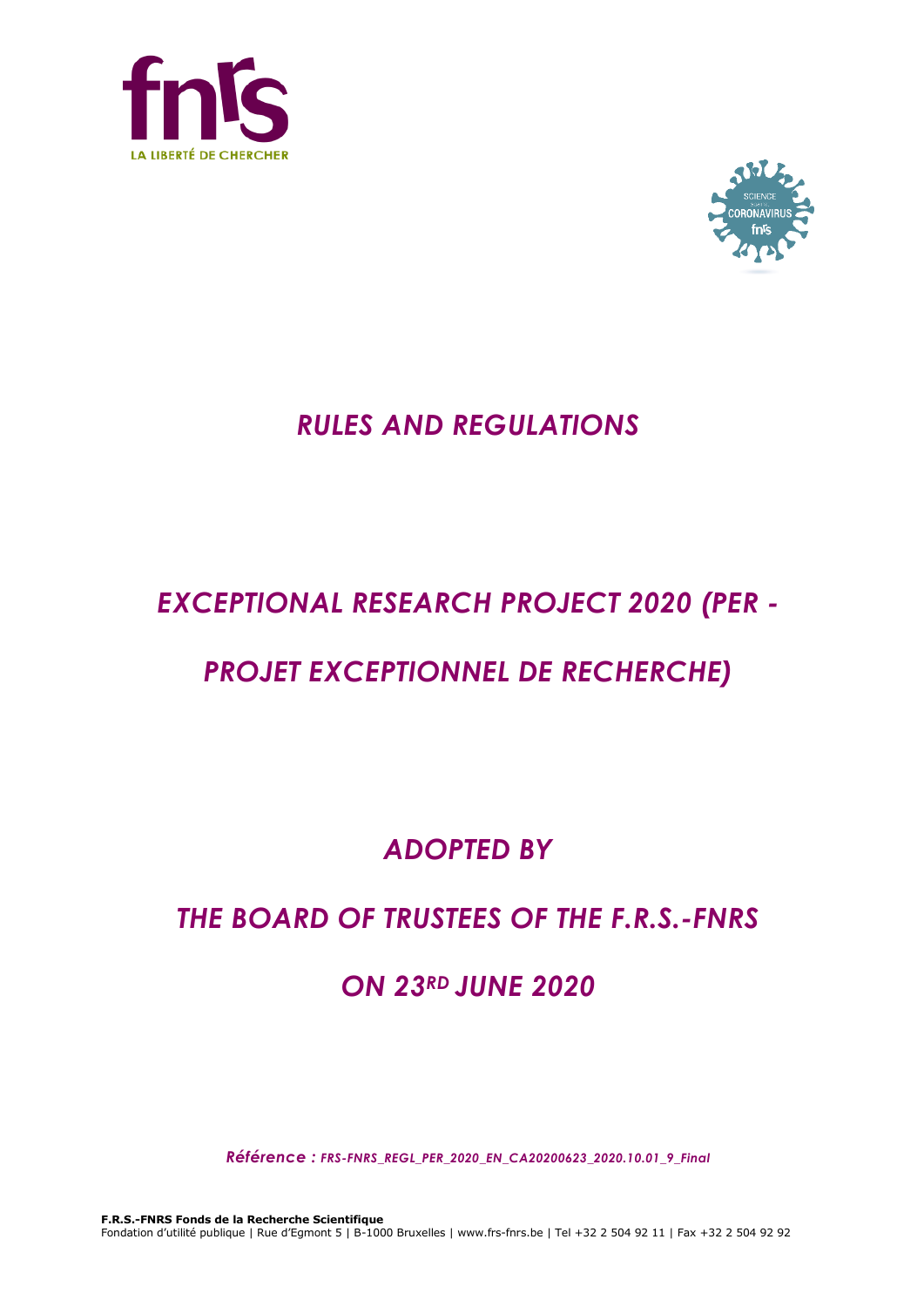## **TABLE OF CONTENTS**

| <u>II-A:</u>    |  |
|-----------------|--|
| $II - B$ .:     |  |
| $II-C.$         |  |
|                 |  |
| <u>III- A.:</u> |  |
| $III - B.$ :    |  |
|                 |  |
|                 |  |
|                 |  |
|                 |  |
|                 |  |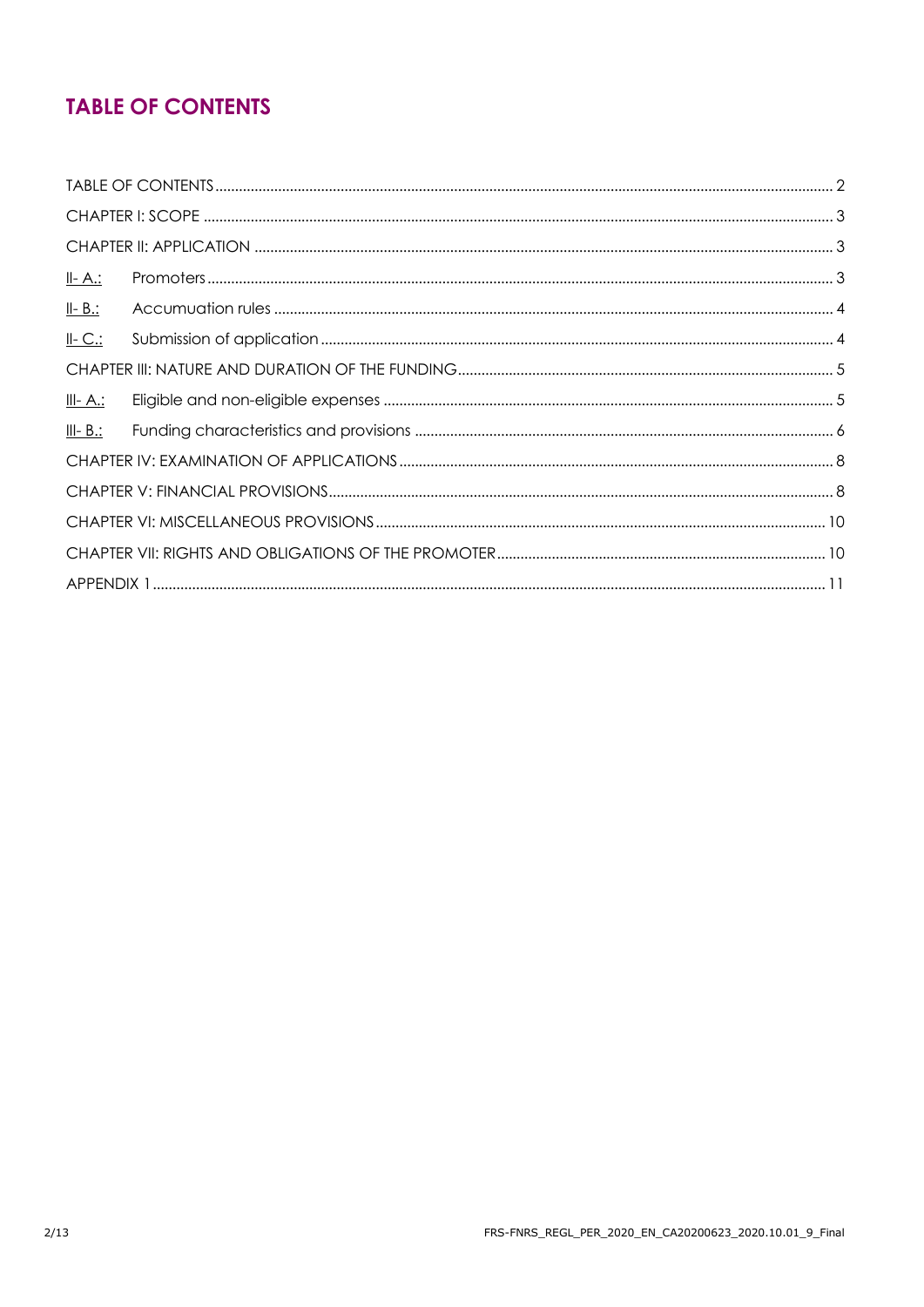## **CHAPTER I: SCOPE**

#### Article 1

The rules and regulations hereinafter are only applicable to the Exceptionnal Research Project (PER) instrument enabling the funding of research projects within the framework of the 2020 Coronavirus Call of the Fund for Scientific Research - FNRS1 (F.R.S.-FNRS).

| <b>Instrument</b> | <b>Duration</b> | <b>Characteristics</b>         | <b>Other participants allowed?</b>                                                           |
|-------------------|-----------------|--------------------------------|----------------------------------------------------------------------------------------------|
| <b>PFR</b>        | 2 years         | Single or Cross-university PER | Yes, with no limited number and no<br>obligation to originate from different<br>institutions |

**Main promoter:** Researcher responsible for the submission of the application. They can ask for budget related to the tasks of which they will be in charge during the accomplishment of the project.

**Co-promoter:** Researcher who takes part in the preparation of the application and in the accomplishment of the project in case of granting. As such, they can ask for a budget related to the tasks of which they will be in charge.

**Project initiator:** Researcher whose skills and/or knowledge will be useful for the accomplishment of the project but who will not be in charge of any tasks. They can not ask for a budget.

#### Article 2

The research programme may be conducted in one or several institutions listed in [Appendix](#page-10-0) 1.

#### Article 3

The main promoter is the person who assumes the scientific responsibility and is in charge of the administrative management of the funded research programme.

### **CHAPTER II: APPLICATION**

### **II- A.: PROMOTERS**

#### Article 4

1

The main promoter-applicant to a PER must be:

- Either a Research Associate, a Senior Research Associate or a Research Director of the F.R.S.-FNRS and assuming the function and duties of such position by the time of the validation deadline set for the academic authorities (rectors) at the latest.
- Or a researcher appointed in a university of the French-speaking community of Belgium listed in [Appendix 1](#page-10-0) and must meet the following conditions altogether:

<sup>1</sup> *The Fund for Scientific Research - FNRS shall be understood as the F.R.S.-FNRS and its Associated Funds.*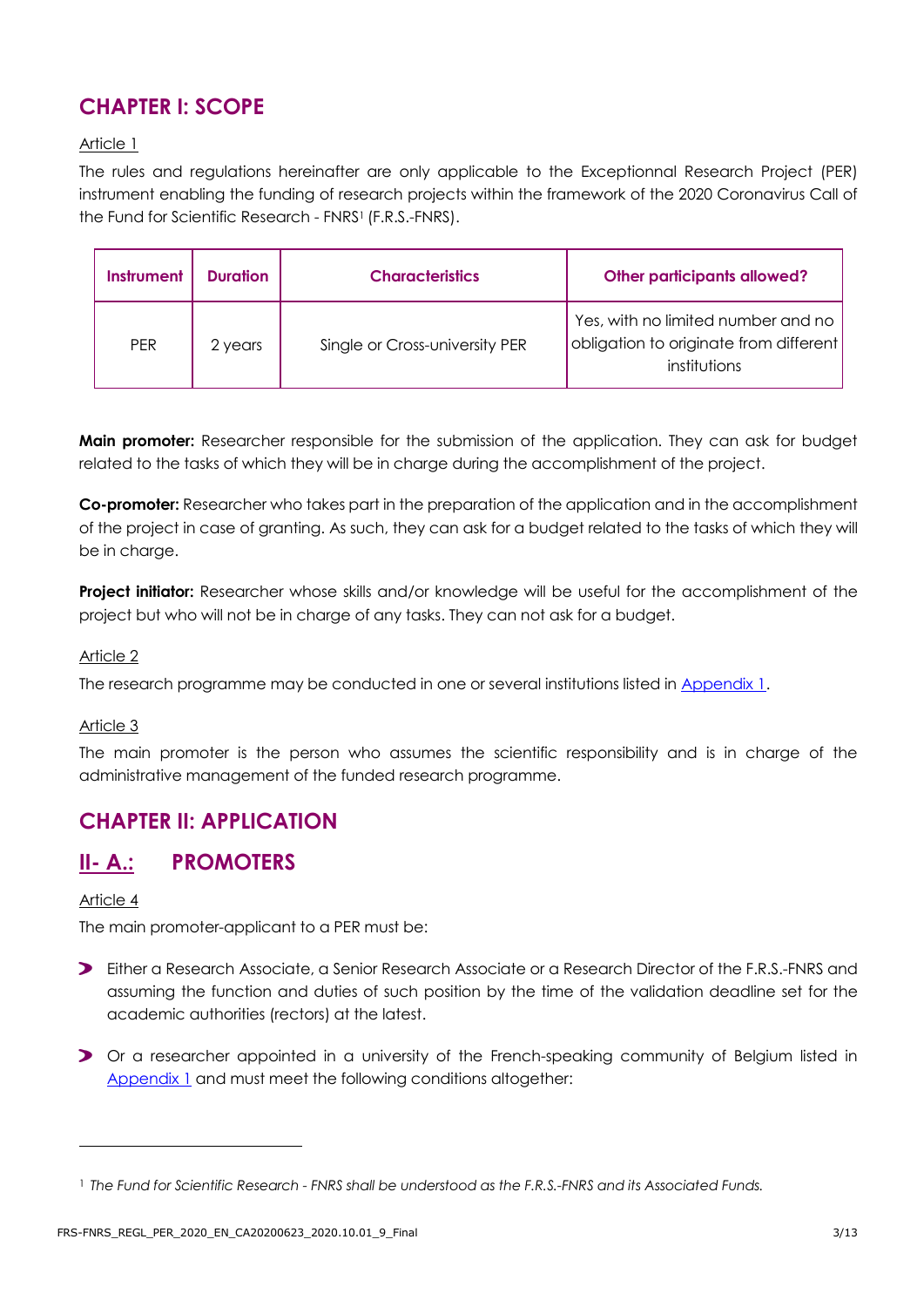- Be permanently<sup>2</sup> appointed to an academic or scientific position or on probation in that university.
- This appointment must have a final and conclusive assent from the competent body to legitimize this appointment in accordance with the Law or the university's regulations by the time of the validation deadline set for the academic authorities (rectors) at the latest.
- This academic or scientific position must be effective by the time of the starting date of the PER project, i.e. by 1st October, at the latest.

If the main promoter-applicant who is appointed permanently accesses the legal age of retirement / becomes professor emeritus after the validation deadline set for the academic authorities (rectors) and before the end of the funding scheme in case of granting, the submission of the application shall be subject to prior approval by the Head of institution where the research will be carried out.

The main promoter-applicant permanently appointed who will access the legal age of retirement / become professor emeritus by the validation deadline set for the academic authorities (rectors) is not eligible.

#### Article 5

The PER allows the participation of co-promoters.

Any co-promoter applicant involved in a PER shall meet the eligibility criteria as referred to in article 4.

The project initiator is not subjected to any eligibility rule.

### **II- B.: ACCUMUATION RULES**

#### Article 6

PER are not subjected to any accumulation rule towards other F.R.S.-FNRS fundings, including "*Crédits Urgents de Recherche* (CUR)" It is however required, for all candidates, to mention if their project is related to a CUR funding request.

A researcher may submit and be granted funding for a maximum of 1 project as main promoter and 1 project as a co-promoter. A researcher may, however, take part in other projects as a project initiator.

### **II- C.: SUBMISSION OF APPLICATION**

#### Article 7

The 2020 Coronavirus Call is opened following the decision of the Board of Trustees of the F.R.S.-FNRS and is published on the F.R.S.-FNRS website.

The application can be submitted in French or in English. It must only be submitted through the [e-space](https://e-space.frs-fnrs.be/) online platform dedicated to the calls for proposals.

l

<sup>2</sup> *Research logisticians of rank A, as defined by the Royal Decree of 31st October 1953 fixing 'le statut des agrégés, des répétiteurs et des membres du personnel scientifique des universités de l'État', are only allowed to be project initiators provided they hold a Ph.D.*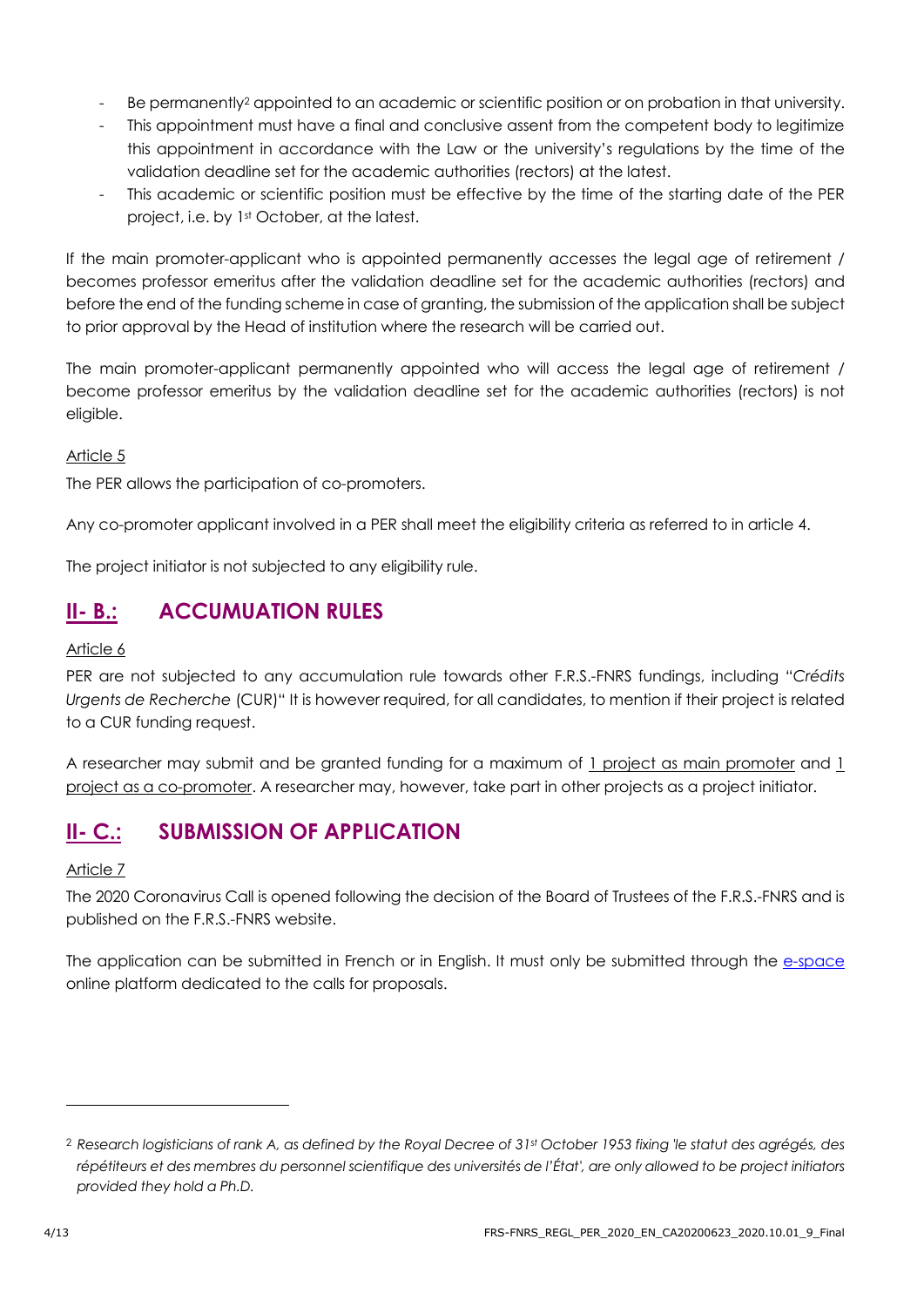It is recommended to applicants in the fields of SEN (Exact and Natural Sciences), SVS (Health and Life Sciences) and in "Cognition, Psychology, Education" to submit their application in English<sup>3</sup>.

All PER applications are submitted to a procedure including two or three successive electronic validations on the dates that will be indicated when the call is published.

- a.The validation by the main promoter, responsible towards the F.R.S.-FNRS administration: it accounts as a confirmation that the application is complete.
- b.The validation by co-promoters (if any): it accounts as an electronic signature.
- c. The validation by the research administration (or Board of Education) of the institution to which promoters are related – the Authority to which the application file is transferred once promoters have validated the application form. That authority may accept or refuse the application. The validation deadline fixed for the rectors puts a final end to the call for proposals.

Applications that have not been validated within the time-frame of the call cannot be taken into account.

The validation dates are available in the mini-guide.

## **CHAPTER III: NATURE AND DURATION OF THE FUNDING**

### **III- A.: ELIGIBLE AND NON-ELIGIBLE EXPENSES**

#### Article 8

As part of the PER, the allocated fund can cover 3 types of expenses:

- Personnel
- Operating
- Equipment

Subcontracting fees, included in operating costs, are limited to a maximum of 20% of the overall project budget. In exceptional circumstances, and only with specific justification, this subcontracting fee cap can be raised above this limit.

#### Article 9

Some expenses are capped:

- MRI ≤ 3 Tesla at € 350/hour
- $\bullet$  MRI > 3 Tesla at  $\epsilon$  500/hour
- $MEG$  at  $\notin$  300/hour

#### Article 10

-

The following operating costs are not authorised:

- Payment and reimbursement of rents
- Payment of the heating, light and telephone
- Costs for facilities maintenance and building costs
- Costs for equipment maintenance and repairing

<sup>3</sup> *Should the application file be submitted in French, the F.R.S.-FNRS may require the applicant to provide a translation in English for the purpose of conducting th[e ex-ante evaluation.](https://www.frs-fnrs.be/docs/Reglement-et-documents/FRS-FNRS_Guide_Evaluation_EN.pdf)*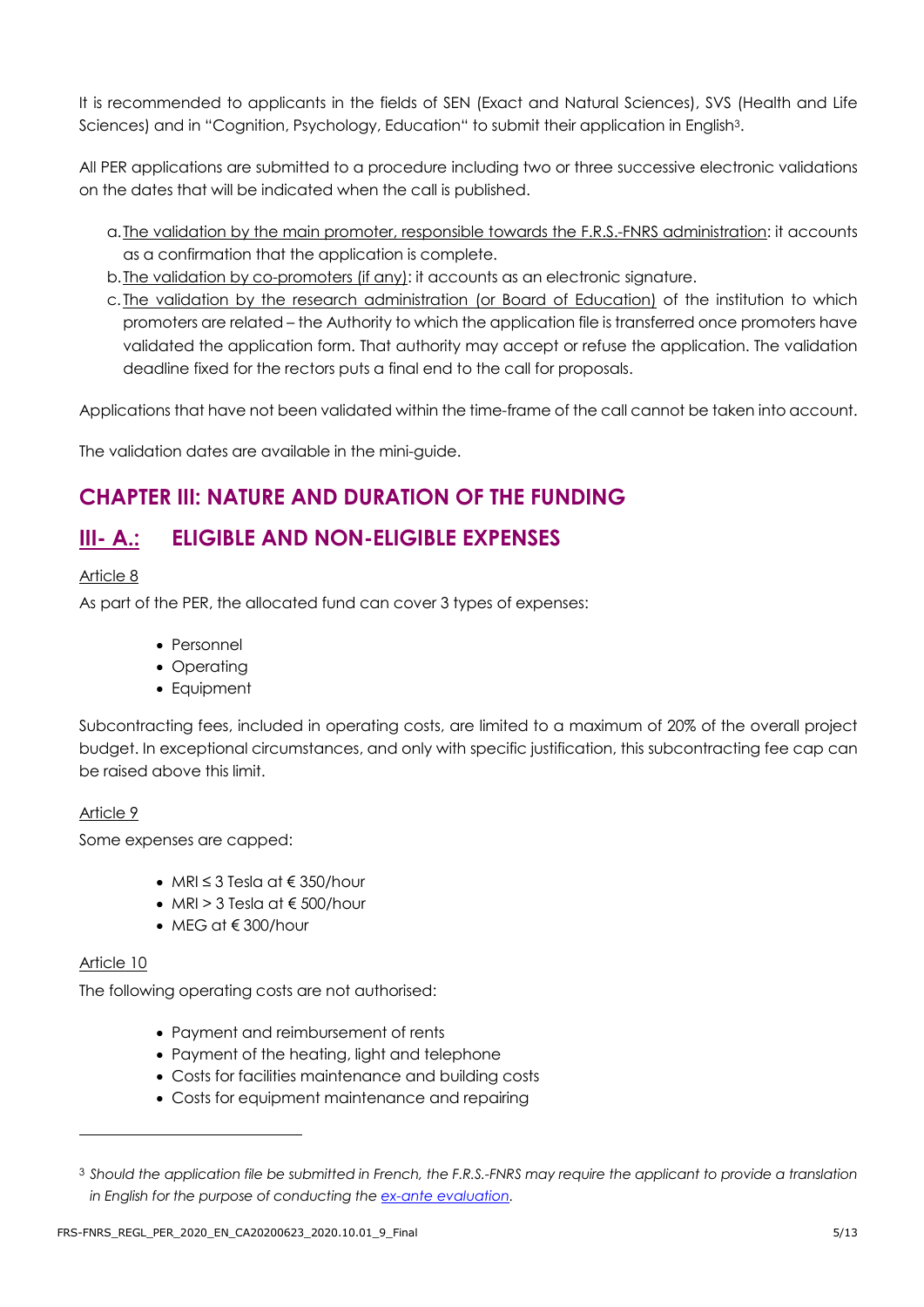- Costs for furniture
- Office supply costs (except for justified computer or computer equipment costs)
- Restaurant costs and expenses for foodstuffs (coffee, sugar, softs…) not related to missions or shift trips
- Visa fees for residence permits
- Insurance for appliance(s) or vehicle(s) belonging to the institution
- Thesis related expenses (printout, jury's invitation)

### **III- B.: FUNDING CHARACTERISTICS AND PROVISIONS**

#### Article 11

PER has a duration of 2 years.

The PER starting date is set for 1st October 2020 and the ending date for 30<sup>th</sup> September 2022.

#### Article 12

The PER enables to apply for a maximum funding of €130,000- on an annual average.

Personnel (non-mandatory) costs are not capped.

#### Article 13

Categories of personnel<sup>4</sup> are detailed in the table below:

|                                                        | <b>Activity</b> |           |
|--------------------------------------------------------|-----------------|-----------|
| <b>Categories</b>                                      | Part time       | Full time |
| Doctoral Researcher <sup>5</sup> – Grant or Salary     | X               | X         |
| Postdoctoral Researcher-Salary                         | X               | X         |
| Short-term Postdoctoral Researcher - Grant<br>(capped) | n/a             | X         |
| Non-doctoral Researcher - Salary<br>(capped)           | X               | X         |
| Technician - Salary<br>capped)                         | X               | X         |

 $n/a$  = not applicable

Promoters are allowed to recruit personnel **for a minimum of one month** and the duration may not exceed the maximal duration of the funding agreement.

#### *Those amounts cannot be changed after submission of the application.*

l

<sup>4</sup> *For all categories, the promoter shall contact the relevant department of his/her university to obtain an estimate of the total personnel costs involved based on the scientific seniority.*

*Short-term Postdoctoral Researcher, Non-doctoral Researcher and Technician categories are subject to an annual limit, calculated in proportion to the number of days worked. Limitations in force for the first year of funding are detailed in the Coronavirus Call mini-guide.*

<sup>5</sup> *In case of a grant, the Doctoral Researcher must be hired on a full-time basis.*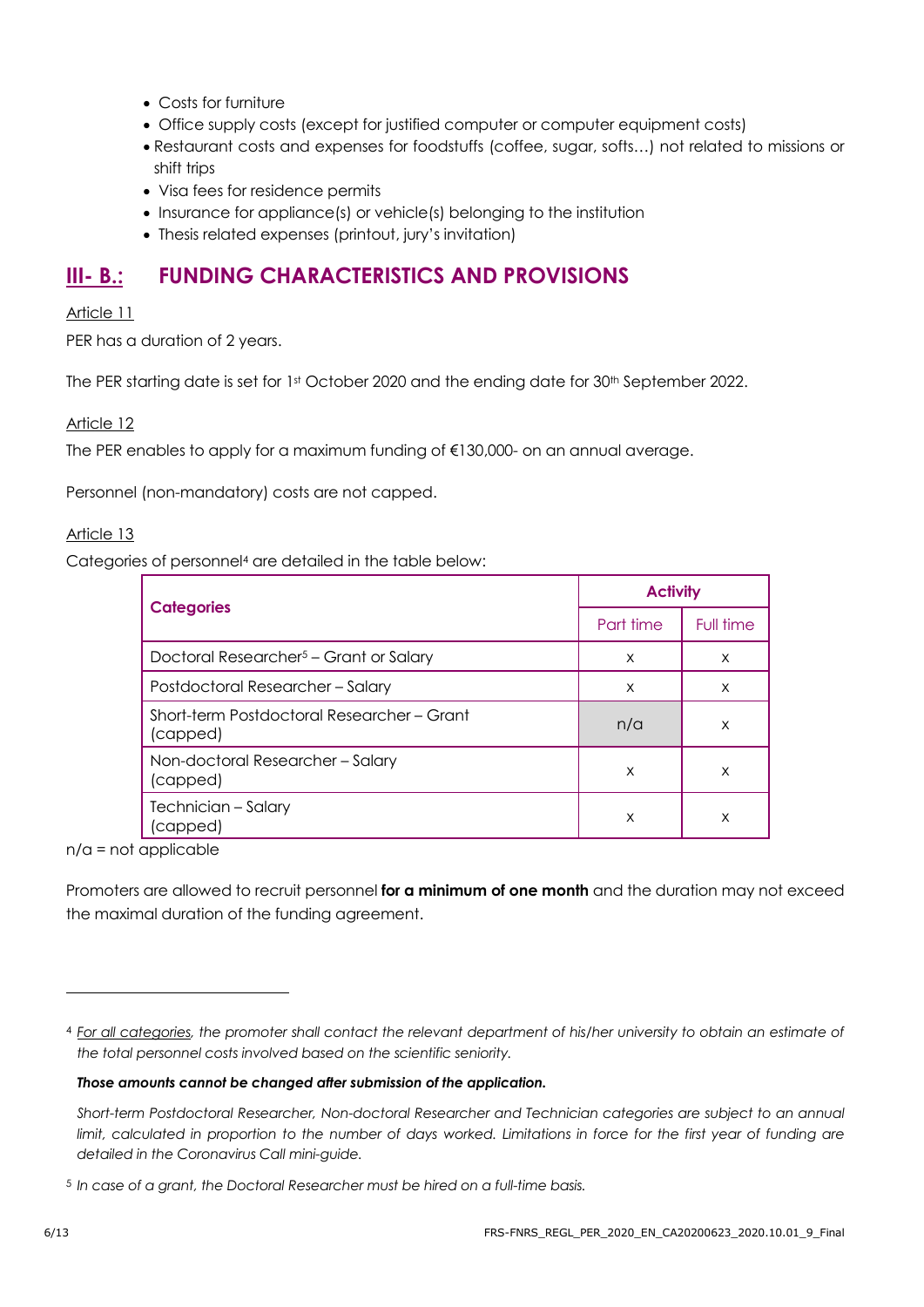The identity of the personnel is not required when submitting a PER application; however, the personnel category must be specified (see table above). Curricula vitae are not provided to the members of the Scientific Commissions.

#### Article 14

On the date of the hiring, Doctoral Researcher must have obtained one of the following degrees for 3 years maximum (for no more than the duration of the specialisation for doctors and veterinarian applicants who have been undertaking a medical or veterinary specialty training):

- 1° a master degree for a value of at least 120 credits awarded by a Higher Education Institution within the French-speaking Community of Belgium;
- 2° a master degree for a value of at least 120 credits awarded by a Higher Education Institution within the Dutch-speaking Community, German-speaking Community or from the Royal Military Academy;
- -3° another degree as referred to in Article 115 of the French-speaking Community of Belgium Decree of 7<sup>th</sup> November 2013 that defines the landscape of Higher Education and the academic studies organisation.

The maximum period of time mentioned above is extended for one additional year per childbirth and/or adoption.

#### Article 15

On the date of the hiring, Postdoctoral Researchers must have obtained a doctoral academic degree after the defence of a thesis for 5 years maximum.

The maximum period of time mentioned above is extended for one additional year per childbirth and/or adoption.

Specific rules and regulations govern fellowships for:

- [Short-term Postdoctoral Researcher](https://www.frs-fnrs.be/docs/Reglement-et-documents/FRS-FNRS_REGL_CTP_EN.pdf) (CTP - Chercheur temporaire postdoctoral).

#### Article 16

Holders of a Master's degree (or equivalent) or a Ph.D. cannot be recruited under the Technician category.

Holders of a Master's degree can be requested in the Non-doctoral Researcher category. The Nondoctoral Researcher is not allowed to be enrolled in a Ph.D. programme and s/he cannot apply either for a Ph.D. programme.

#### Article 17

Teams' personnel whose remuneration costs are not charged to the PER may include amongst others:

- Members of the teaching, scientific, administrative or technical staff from the French-speaking community of Belgium universities,
- Members who benefit from a grant allocated by a Belgian or a foreign body promoting research.

No compensation can be granted to the promoters or to the above-mentioned personnel.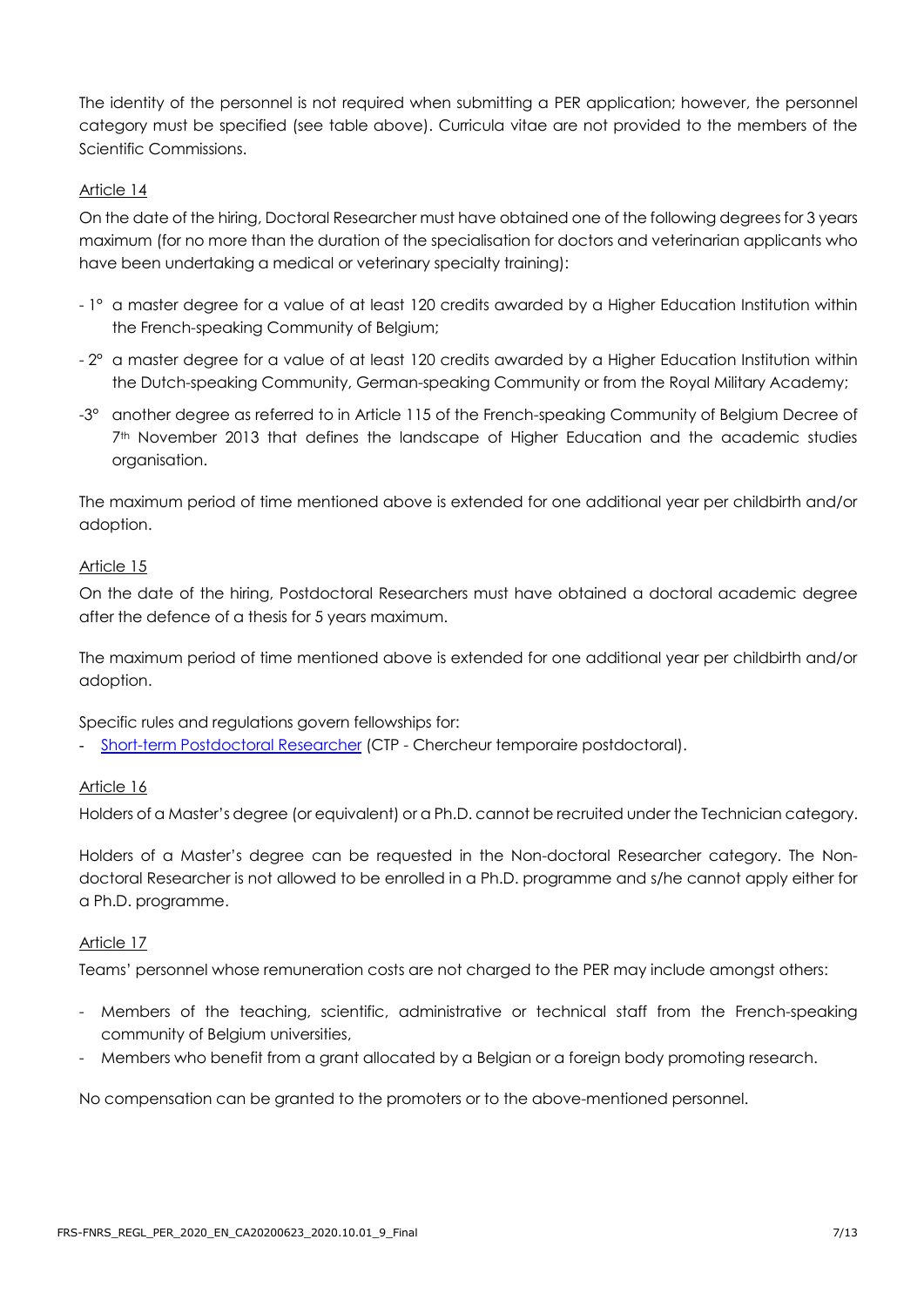## **CHAPTER IV: EXAMINATION OF APPLICATIONS**

#### Article 18

Criteria that will be taken into account for the evaluation of the PER applications are the following:

| <b>CRITERIA</b>                                                             | <b>WEIGHT</b> |
|-----------------------------------------------------------------------------|---------------|
| Quality of the promoter and co-promoter(s): ability to carry the<br>project | 40%           |
| Quality of the project: hypothesis, method and feasibility                  | $40\%$        |
| Efficiency of the answers towards the stakes of global health crises        | 20%           |

The adequacy of the requested budget with regard to the submitted research programme will also be evaluated. The Scientific Commission may reduce the requested budget up to a maximum of 15%. If the adequacy between the research programme and the requested budget is not justified and appears to require a reduction of more than 15%, the research programme will not be deemed fundable.

#### Article 19

The Board of Trustees of the F.R.S.-FNRS allocates funds according to the budget that is available. It decides on the granting or rejection, and where provided for, on the amounts to be granted.

### **CHAPTER V: FINANCIAL PROVISIONS**

#### Article 20

Funding granted through the PER instrument is subject to a research agreement.

This agreement shall bear the signature of the following parties:

- **The promoter** commits to carrying out the funded research;
- **The F.R.S.-FNRS** commits to allocating grants covering the personnel, operating and equipment costs, each year covered by the agreement. Transfer between these 3 items may be accepted during the project, subject to written notification to the F.R.S.-FNRS;

#### **The host institution**.

In the particular case of joint research carried out by several promoters in several host universities, each institution takes part in the agreement, which contains all the relevant provisions regarding the personnel recruitment, the management of grants and the equipment ownership.

The agreement provides for unilateral termination clauses, which must include a period of notice.

#### Article 21

Any change made to the planned expenditures must receive the prior written approval of the F.R.S.-FNRS.

The budget devoted to the personnel is available only for the duration of the agreement and is divided according to the provisions of the agreement.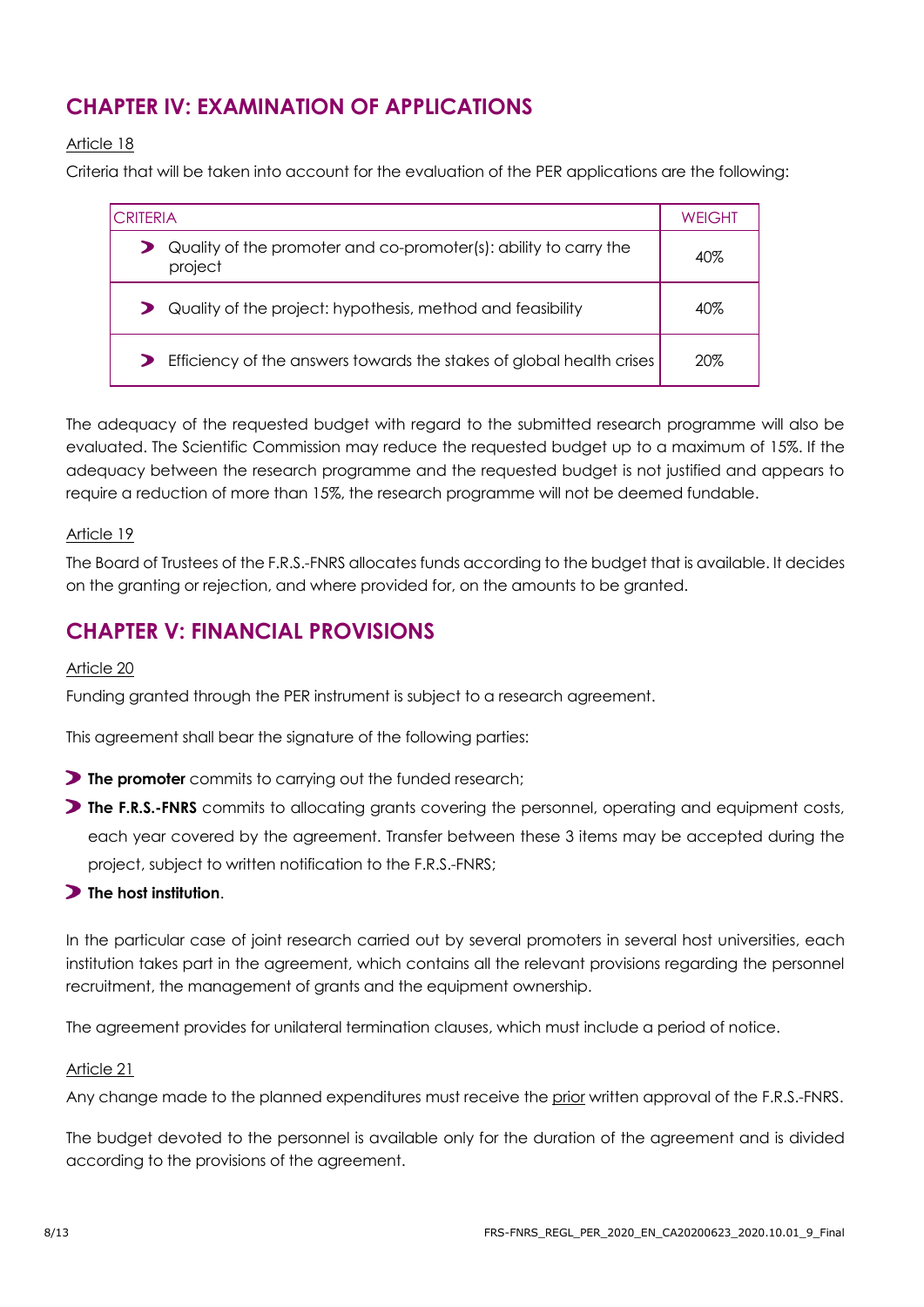The budget devoted to operating and equipment costs can be used for the duration of the agreement, with an additional 12-month period.

The unspent amount will be recovered by the F.R.S.-FNRS.

#### Article 22

The grants at the disposal of the promoters are managed by the financial department of the institution to which they are attached.

The financial department of the institution shall send the supporting documents to the F.R.S.-FNRS as soon as possible.

For the personnel costs relevant to a given calendar year, the supporting documents must be sent before the 1st March of the following year.

For operating and/or equipment costs, the supporting documents must be sent at the latest 17 months after the end of the research agreement, i.e., before 1st March of the year in question.

#### Article 23

No hiring is effective without the prior written approval of the F.R.S.-FNRS.

The replacement of staff among the Doctoral researcher category is not authorised during the last 6 months of the research agreement.

The personnel recruitment which was expected although not effective on the starting date of the agreement may be delayed. However, postponement shall be equivalent to the lost employment duration and not exceed a six-month period after the end of the agreement nor the employment duration initially allotted.

#### Article 24

Scientific and technical personnel recruitment shall be in accordance with the scales and regulations in force within the host institution.

As for the Short-term Postdoctoral Researchers, the Non-doctoral Researcher and the technical staff, the F.R.S.-FNRS contribution is subject to an annual limit assigned from the Fund and is calculated in proportion to the number of days worked.

#### Article 25

The F.R.S.-FNRS shall reimburse personnel costs up to the total amounts indicated in the research agreement, while observing the Personnel categories.

Concerning Personnel categories there is some flexibility in terms of annual costs and duration, should the granting duration and maximum amount not be exceeded. Also for categories which are annually capped, this annual limitation shall not be exceeded, on the understanding that employment may not exceed the ending date of the agreement, in case the recruitment has been postponed as provided for in article 23 § 3.

The financial participation of the F.R.S.-FNRS is limited to the global amount indicated in the agreement.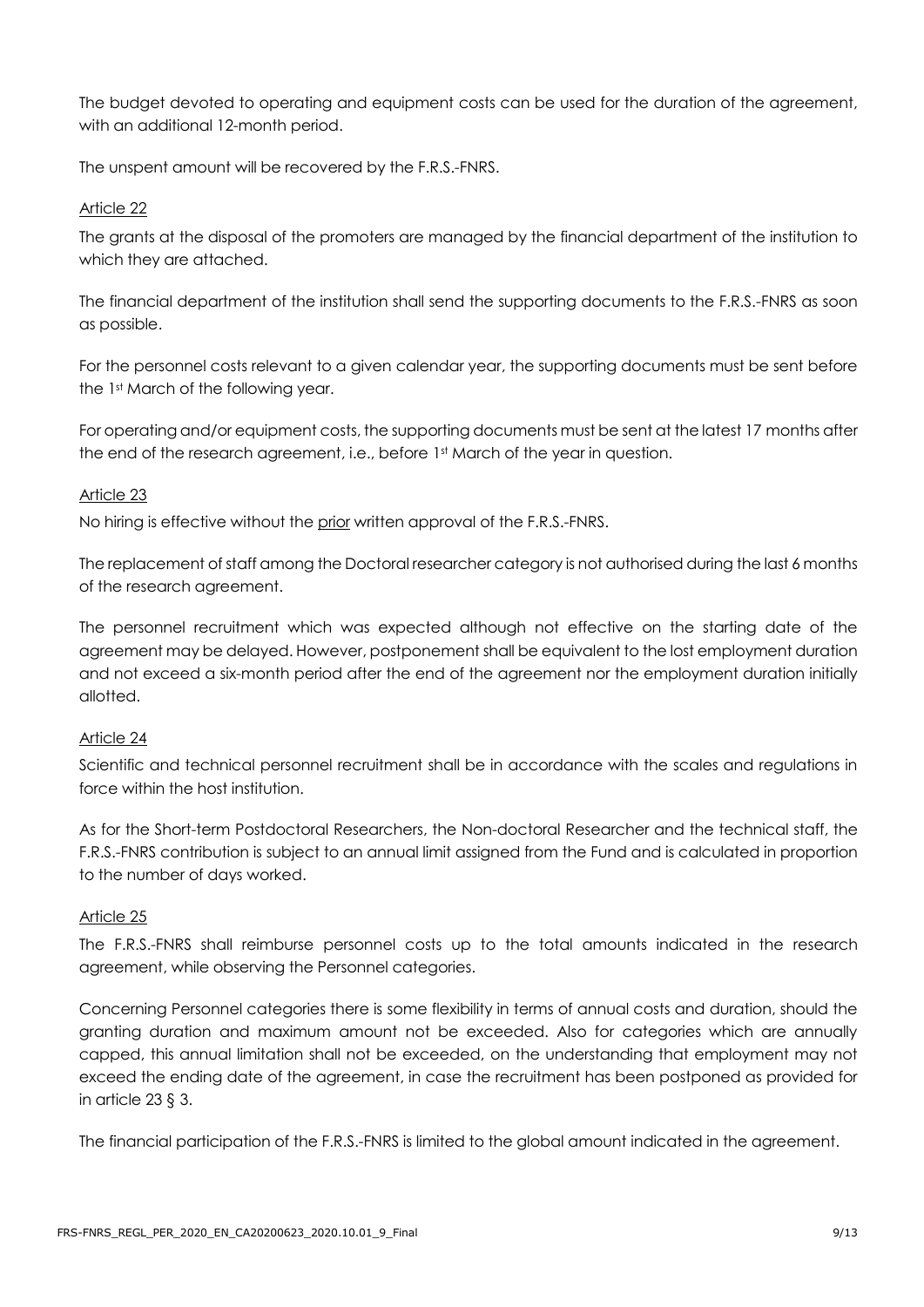## **CHAPTER VI: MISCELLANEOUS PROVISIONS**

#### Article 26

Any device acquired with a credit from the F.R.S.-FNRS becomes the property of the host institution, to which the beneficiary of the credit is attached.

The purchase of any device must be done with due respect for the provisions defined by the relevant department of the host institution.

This institution commits, however, to putting the mentioned device at the disposal of the researchers involved for the time needed in order to conduct the research, which led to its purchase in the first place. In addition, the host institution commits not to alienating or lending the equipment without the prior written approval of the F.R.S.-FNRS.

In the event that the device was purchased with the provision of an additional funding, the Board of Trustees of the F.R.S.-FNRS will settle the ownership issue with the competent authorities.

#### Article 27

Grants are exclusively allocated for the execution of the research programme approved by the F.R.S.-FNRS. Promoters are required to use them solely for that purpose. Any fundamental change in the research programme must obtain the prior written approval of the F.R.S.-FNRS.

### **CHAPTER VII: RIGHTS AND OBLIGATIONS OF THE PROMOTER**

#### Article 28

Any funded research programme must comply with the legal provisions in force regarding ethics. F.R.S.- FNRS will proceed to the reimbursement of expenses based on supporting documents only after receiving favourable decision from the competent bodies regarding ethical matters.

#### Article 29

Promoters must submit to the rules imposed by the academic authority of the host institution where they work and observe its regulations. In addition, regarding the F.R.S.-FNRS, they must adhere to the regulation on property, protection and promotion of the results from the research carried out within the institution.

#### Article 30

Pursuant to the [Regulation](https://www.fnrs.be/docs/Reglement_OPEN_ACCESS_EN.pdf) on the application of the Open Access policy to scientific publications resulting from research programmes supported by the F.R.S.-FNRS and its Associated Funds, any scientific publication resulting partially or fully from the funding granted as part of the PER instrument shall mention the source of this funding as follows:

*"This work was supported by the Fonds de la Recherche Scientifique-FNRS under Grant(s) n° [agreement number]".*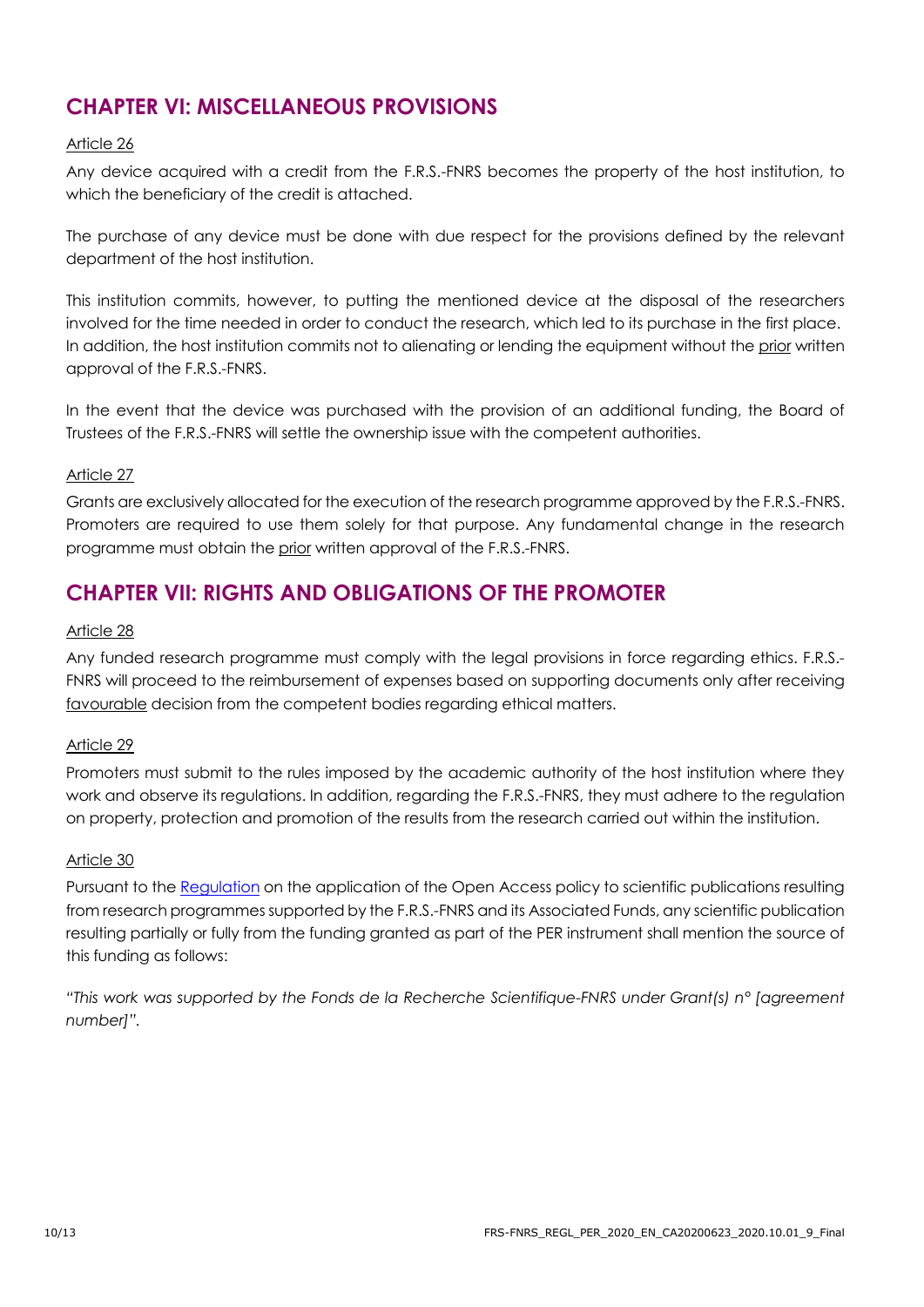## <span id="page-10-0"></span>**APPENDIX 1**

Relevant institutions giving access to the funding of the F.R.S.-FNRS

PER Instrument

Coronavirus Call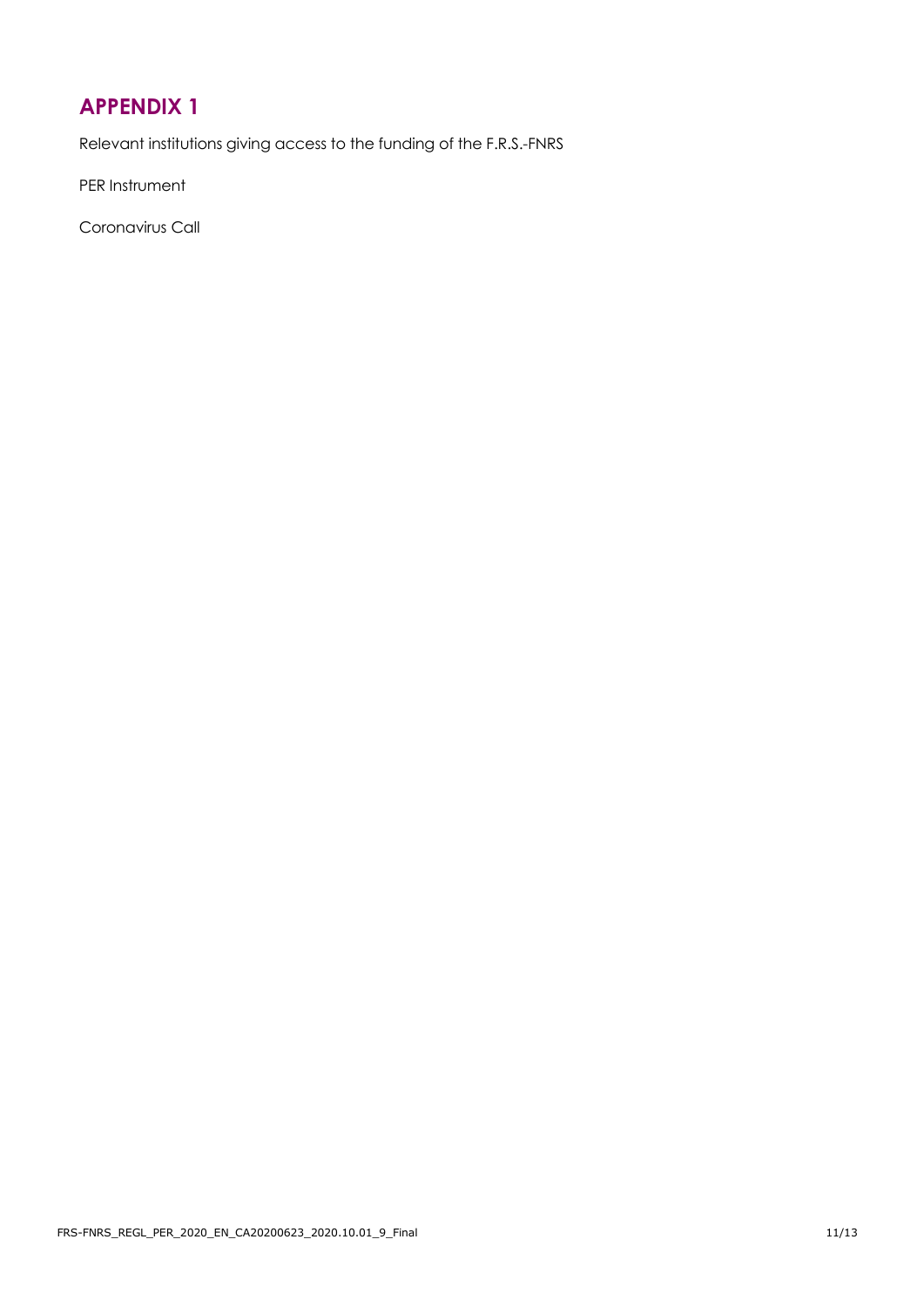#### Institutions de rattachement / Attached institutions

### **Instrument Projet Exceptionnel de Recherche / Exceptional Research Project**

(PER MONO-UNIVERSITAIRE)

| Candidat promoteur d'une<br><b>université CFB / Promoter-</b><br>applicant of a CFB university | Universités de la Communauté française de Belgique (CFB)<br>Universities of the French-speaking Community of Belgium (CFB) |
|------------------------------------------------------------------------------------------------|----------------------------------------------------------------------------------------------------------------------------|
|                                                                                                | Université Catholique de Louvain (UCLouvain)                                                                               |
|                                                                                                | Université Libre de Bruxelles (ULB)                                                                                        |
|                                                                                                | Université de Liège (ULiège)                                                                                               |
|                                                                                                | Université de Mons (UMons)                                                                                                 |
|                                                                                                | Université de Namur (UNamur)                                                                                               |
|                                                                                                | Université Saint-Louis - Bruxelles (USL-B)                                                                                 |